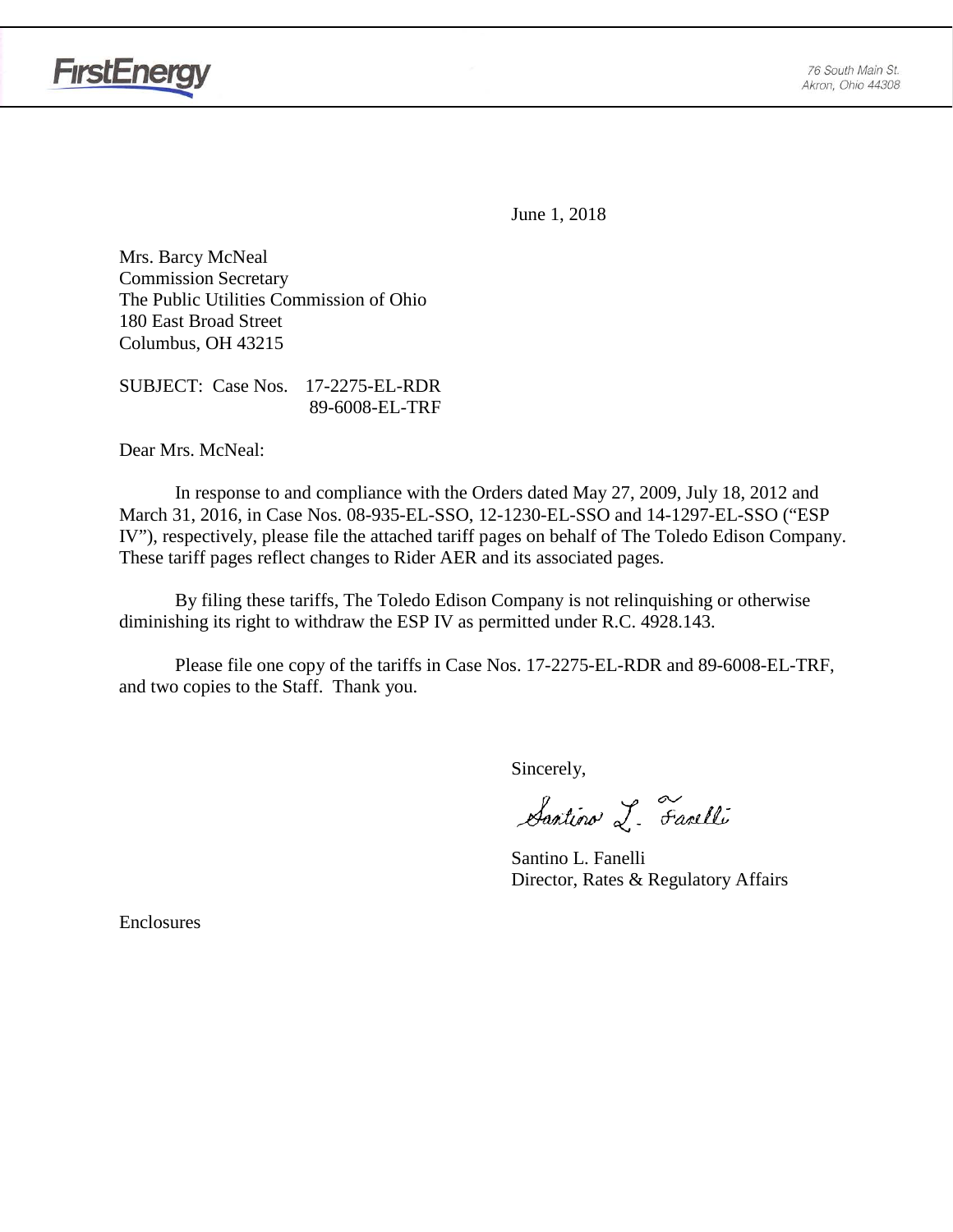### **TABLE OF CONTENTS**

The following rates, rules and regulations for electric service are applicable throughout the Company's service territory except as noted.

|                                                        | <b>Sheet</b> | <b>Effective</b><br><b>Date</b> |
|--------------------------------------------------------|--------------|---------------------------------|
| <b>TABLE OF CONTENTS</b>                               | 1            | $07 - 01 - 18$                  |
| <b>DEFINITION OF TERRITORY</b>                         | 3            | 01-23-09                        |
| <b>ELECTRIC SERVICE REGULATIONS</b>                    | 4            | $06 - 01 - 16$                  |
| <b>ELECTRIC SERVICE SCHEDULES</b>                      |              |                                 |
| Residential Service (Rate "RS")                        | 10           | 01-23-09                        |
| General Service - Secondary (Rate "GS")                | 20           | 01-23-09                        |
| General Service - Primary (Rate "GP")                  | 21           | 01-23-09                        |
| General Service - Subtransmission (Rate "GSU")         | 22           | 01-23-09                        |
| General Service - Transmission (Rate "GT")             | 23           | 01-23-09                        |
| <b>Street Lighting Provisions</b>                      | 30           | 01-23-09                        |
| Street Lighting (Rate "STL")                           | 31           | 06-01-09                        |
| Traffic Lighting (Rate "TRF")                          | 32           | 01-23-09                        |
| Private Outdoor Lighting (Rate "POL")                  | 33           | 06-01-09                        |
| <b>Experimental Company Owned LED Lighting Program</b> | 34           | 06-01-16                        |
| <b>MISCELLANEOUS CHARGES</b>                           | 75           | 07-05-12                        |
| <b>OTHER SERVICE</b>                                   |              |                                 |
| <b>Partial Service</b>                                 | 52           | $01 - 01 - 06$                  |
| Residential Renewable Energy Credit Purchase Program   | 60           | 10-01-09                        |
| <b>Cogeneration and Small Power Producer</b>           | 70           | 08-03-17                        |
| <b>Interconnection Tariff</b>                          | 76           | 05-06-16                        |

Filed pursuant to Orders dated May 27, 2009, July 18, 2012, March 31, 2016 and March 28, 2018, in Case Nos. 08-935-EL-SSO et al., 12-1230-EL-SSO and 14-1297-EL-SSO, respectively and Case No. 17-2275-EL-RDR, before

The Public Utilities Commission of Ohio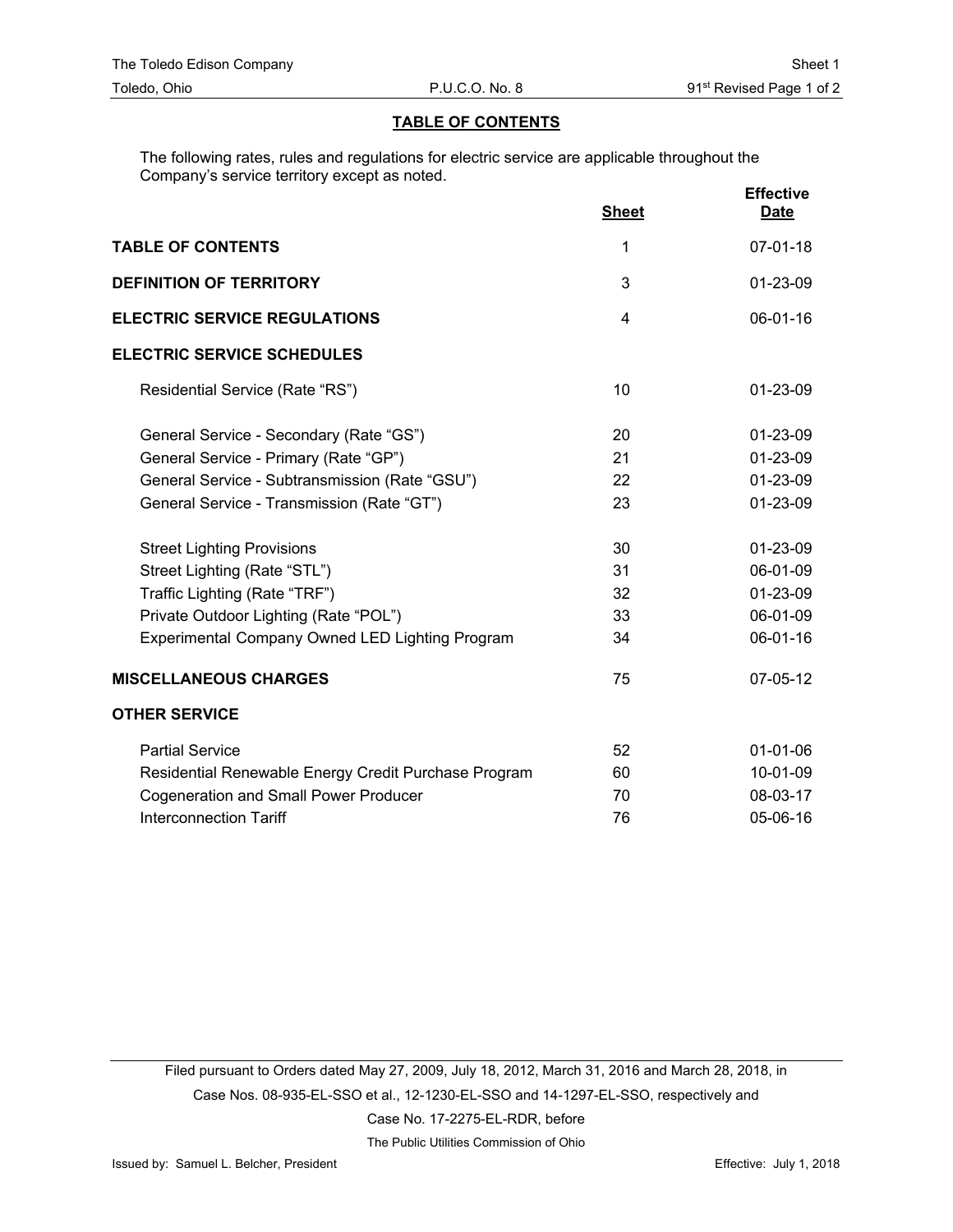### **TABLE OF CONTENTS**

| <b>RIDERS</b><br><b>Sheet</b><br><b>Date</b><br>$01 - 01 - 17$<br>80<br>Summary<br><b>Residential Distribution Credit</b><br>81<br>$05 - 21 - 10$<br><b>Transmission and Ancillary Services</b><br>83<br>09-10-10<br>84<br>07-01-18<br><b>Alternative Energy Resource</b><br><b>School Distribution Credit</b><br>85<br>06-01-09<br><b>Business Distribution Credit</b><br>86<br>01-23-09<br>87<br><b>Hospital Net Energy Metering</b><br>10-27-09<br>Economic Development (4a)<br>88<br>01-23-09<br><b>Universal Service</b><br>90<br>$01 - 01 - 18$<br>State kWh Tax<br>92<br>01-23-09<br>93<br>10-27-09<br><b>Net Energy Metering</b><br>96<br>07-01-18<br>Delta Revenue Recovery<br>97<br>$01 - 01 - 16$<br>Demand Side Management<br>98<br>06-01-09<br>Reasonable Arrangement<br><b>Distribution Uncollectible</b><br>99<br>07-01-18<br>101<br>Economic Load Response Program<br>06-01-18<br><b>Generation Cost Reconciliation</b><br>103<br>07-01-18<br>Fuel<br>105<br>12-14-09<br>106<br>$07 - 01 - 18$<br>Advanced Metering Infrastructure / Modern Grid<br>Line Extension Cost Recovery<br>107<br>$01 - 01 - 15$<br>Delivery Service Improvement<br>108<br>$01 - 01 - 12$<br><b>PIPP Uncollectible</b><br>109 |  | <b>Effective</b> |
|------------------------------------------------------------------------------------------------------------------------------------------------------------------------------------------------------------------------------------------------------------------------------------------------------------------------------------------------------------------------------------------------------------------------------------------------------------------------------------------------------------------------------------------------------------------------------------------------------------------------------------------------------------------------------------------------------------------------------------------------------------------------------------------------------------------------------------------------------------------------------------------------------------------------------------------------------------------------------------------------------------------------------------------------------------------------------------------------------------------------------------------------------------------------------------------------------------------------|--|------------------|
|                                                                                                                                                                                                                                                                                                                                                                                                                                                                                                                                                                                                                                                                                                                                                                                                                                                                                                                                                                                                                                                                                                                                                                                                                        |  |                  |
|                                                                                                                                                                                                                                                                                                                                                                                                                                                                                                                                                                                                                                                                                                                                                                                                                                                                                                                                                                                                                                                                                                                                                                                                                        |  |                  |
|                                                                                                                                                                                                                                                                                                                                                                                                                                                                                                                                                                                                                                                                                                                                                                                                                                                                                                                                                                                                                                                                                                                                                                                                                        |  |                  |
|                                                                                                                                                                                                                                                                                                                                                                                                                                                                                                                                                                                                                                                                                                                                                                                                                                                                                                                                                                                                                                                                                                                                                                                                                        |  |                  |
|                                                                                                                                                                                                                                                                                                                                                                                                                                                                                                                                                                                                                                                                                                                                                                                                                                                                                                                                                                                                                                                                                                                                                                                                                        |  |                  |
|                                                                                                                                                                                                                                                                                                                                                                                                                                                                                                                                                                                                                                                                                                                                                                                                                                                                                                                                                                                                                                                                                                                                                                                                                        |  |                  |
|                                                                                                                                                                                                                                                                                                                                                                                                                                                                                                                                                                                                                                                                                                                                                                                                                                                                                                                                                                                                                                                                                                                                                                                                                        |  |                  |
|                                                                                                                                                                                                                                                                                                                                                                                                                                                                                                                                                                                                                                                                                                                                                                                                                                                                                                                                                                                                                                                                                                                                                                                                                        |  |                  |
|                                                                                                                                                                                                                                                                                                                                                                                                                                                                                                                                                                                                                                                                                                                                                                                                                                                                                                                                                                                                                                                                                                                                                                                                                        |  |                  |
|                                                                                                                                                                                                                                                                                                                                                                                                                                                                                                                                                                                                                                                                                                                                                                                                                                                                                                                                                                                                                                                                                                                                                                                                                        |  |                  |
|                                                                                                                                                                                                                                                                                                                                                                                                                                                                                                                                                                                                                                                                                                                                                                                                                                                                                                                                                                                                                                                                                                                                                                                                                        |  |                  |
|                                                                                                                                                                                                                                                                                                                                                                                                                                                                                                                                                                                                                                                                                                                                                                                                                                                                                                                                                                                                                                                                                                                                                                                                                        |  |                  |
|                                                                                                                                                                                                                                                                                                                                                                                                                                                                                                                                                                                                                                                                                                                                                                                                                                                                                                                                                                                                                                                                                                                                                                                                                        |  |                  |
|                                                                                                                                                                                                                                                                                                                                                                                                                                                                                                                                                                                                                                                                                                                                                                                                                                                                                                                                                                                                                                                                                                                                                                                                                        |  |                  |
|                                                                                                                                                                                                                                                                                                                                                                                                                                                                                                                                                                                                                                                                                                                                                                                                                                                                                                                                                                                                                                                                                                                                                                                                                        |  |                  |
|                                                                                                                                                                                                                                                                                                                                                                                                                                                                                                                                                                                                                                                                                                                                                                                                                                                                                                                                                                                                                                                                                                                                                                                                                        |  |                  |
|                                                                                                                                                                                                                                                                                                                                                                                                                                                                                                                                                                                                                                                                                                                                                                                                                                                                                                                                                                                                                                                                                                                                                                                                                        |  |                  |
|                                                                                                                                                                                                                                                                                                                                                                                                                                                                                                                                                                                                                                                                                                                                                                                                                                                                                                                                                                                                                                                                                                                                                                                                                        |  |                  |
|                                                                                                                                                                                                                                                                                                                                                                                                                                                                                                                                                                                                                                                                                                                                                                                                                                                                                                                                                                                                                                                                                                                                                                                                                        |  |                  |
|                                                                                                                                                                                                                                                                                                                                                                                                                                                                                                                                                                                                                                                                                                                                                                                                                                                                                                                                                                                                                                                                                                                                                                                                                        |  |                  |
|                                                                                                                                                                                                                                                                                                                                                                                                                                                                                                                                                                                                                                                                                                                                                                                                                                                                                                                                                                                                                                                                                                                                                                                                                        |  |                  |
|                                                                                                                                                                                                                                                                                                                                                                                                                                                                                                                                                                                                                                                                                                                                                                                                                                                                                                                                                                                                                                                                                                                                                                                                                        |  |                  |
|                                                                                                                                                                                                                                                                                                                                                                                                                                                                                                                                                                                                                                                                                                                                                                                                                                                                                                                                                                                                                                                                                                                                                                                                                        |  | 07-01-18         |
| <b>Non-Distribution Uncollectible</b><br>110<br>07-01-18                                                                                                                                                                                                                                                                                                                                                                                                                                                                                                                                                                                                                                                                                                                                                                                                                                                                                                                                                                                                                                                                                                                                                               |  |                  |
| <b>Experimental Real Time Pricing</b><br>111<br>06-01-18                                                                                                                                                                                                                                                                                                                                                                                                                                                                                                                                                                                                                                                                                                                                                                                                                                                                                                                                                                                                                                                                                                                                                               |  |                  |
| <b>Experimental Critical Peak Pricing</b><br>113<br>06-01-18                                                                                                                                                                                                                                                                                                                                                                                                                                                                                                                                                                                                                                                                                                                                                                                                                                                                                                                                                                                                                                                                                                                                                           |  |                  |
| <b>Generation Service</b><br>114<br>06-01-18                                                                                                                                                                                                                                                                                                                                                                                                                                                                                                                                                                                                                                                                                                                                                                                                                                                                                                                                                                                                                                                                                                                                                                           |  |                  |
| 115<br>07-01-18<br>Demand Side Management and Energy Efficiency                                                                                                                                                                                                                                                                                                                                                                                                                                                                                                                                                                                                                                                                                                                                                                                                                                                                                                                                                                                                                                                                                                                                                        |  |                  |
| 116<br>07-01-18<br><b>Economic Development</b>                                                                                                                                                                                                                                                                                                                                                                                                                                                                                                                                                                                                                                                                                                                                                                                                                                                                                                                                                                                                                                                                                                                                                                         |  |                  |
| <b>Deferred Generation Cost Recovery</b><br>117<br>06-01-09                                                                                                                                                                                                                                                                                                                                                                                                                                                                                                                                                                                                                                                                                                                                                                                                                                                                                                                                                                                                                                                                                                                                                            |  |                  |
| <b>Deferred Fuel Cost Recovery</b><br>118<br>06-21-13                                                                                                                                                                                                                                                                                                                                                                                                                                                                                                                                                                                                                                                                                                                                                                                                                                                                                                                                                                                                                                                                                                                                                                  |  |                  |
| Non-Market-Based Services<br>119<br>04-01-18                                                                                                                                                                                                                                                                                                                                                                                                                                                                                                                                                                                                                                                                                                                                                                                                                                                                                                                                                                                                                                                                                                                                                                           |  |                  |
| 120<br>Residential Deferred Distribution Cost Recovery<br>$01-01-12$                                                                                                                                                                                                                                                                                                                                                                                                                                                                                                                                                                                                                                                                                                                                                                                                                                                                                                                                                                                                                                                                                                                                                   |  |                  |
| Non-Residential Deferred Distribution Cost Recovery<br>$01-01-12$<br>121                                                                                                                                                                                                                                                                                                                                                                                                                                                                                                                                                                                                                                                                                                                                                                                                                                                                                                                                                                                                                                                                                                                                               |  |                  |
| 122<br><b>Residential Electric Heating Recovery</b><br>07-01-18                                                                                                                                                                                                                                                                                                                                                                                                                                                                                                                                                                                                                                                                                                                                                                                                                                                                                                                                                                                                                                                                                                                                                        |  |                  |
| <b>Residential Generation Credit</b><br>123<br>$10 - 31 - 17$                                                                                                                                                                                                                                                                                                                                                                                                                                                                                                                                                                                                                                                                                                                                                                                                                                                                                                                                                                                                                                                                                                                                                          |  |                  |
| <b>Delivery Capital Recovery</b><br>124<br>06-01-18                                                                                                                                                                                                                                                                                                                                                                                                                                                                                                                                                                                                                                                                                                                                                                                                                                                                                                                                                                                                                                                                                                                                                                    |  |                  |
| Phase-In Recovery<br>125<br>07-01-18                                                                                                                                                                                                                                                                                                                                                                                                                                                                                                                                                                                                                                                                                                                                                                                                                                                                                                                                                                                                                                                                                                                                                                                   |  |                  |
| <b>Government Directives Recovery</b><br>126<br>06-01-16                                                                                                                                                                                                                                                                                                                                                                                                                                                                                                                                                                                                                                                                                                                                                                                                                                                                                                                                                                                                                                                                                                                                                               |  |                  |
| Automated Meter Opt Out<br>128<br>$01 - 01 - 15$                                                                                                                                                                                                                                                                                                                                                                                                                                                                                                                                                                                                                                                                                                                                                                                                                                                                                                                                                                                                                                                                                                                                                                       |  |                  |
| <b>Ohio Renewable Resources</b><br>129<br>06-01-16                                                                                                                                                                                                                                                                                                                                                                                                                                                                                                                                                                                                                                                                                                                                                                                                                                                                                                                                                                                                                                                                                                                                                                     |  |                  |
| Commercial High Load Factor Experimental TOU<br>130<br>06-01-18                                                                                                                                                                                                                                                                                                                                                                                                                                                                                                                                                                                                                                                                                                                                                                                                                                                                                                                                                                                                                                                                                                                                                        |  |                  |
| <b>Distribution Modernization</b><br>132<br>03-01-18                                                                                                                                                                                                                                                                                                                                                                                                                                                                                                                                                                                                                                                                                                                                                                                                                                                                                                                                                                                                                                                                                                                                                                   |  |                  |

Filed pursuant to Orders dated May 27, 2009, July 18, 2012, March 31, 2016 and March 28, 2018, in

Case Nos. 08-935-EL-SSO et al., 12-1230-EL-SSO and 14-1297-EL-SSO, respectively and

Case No. 17-2275-EL-RDR, before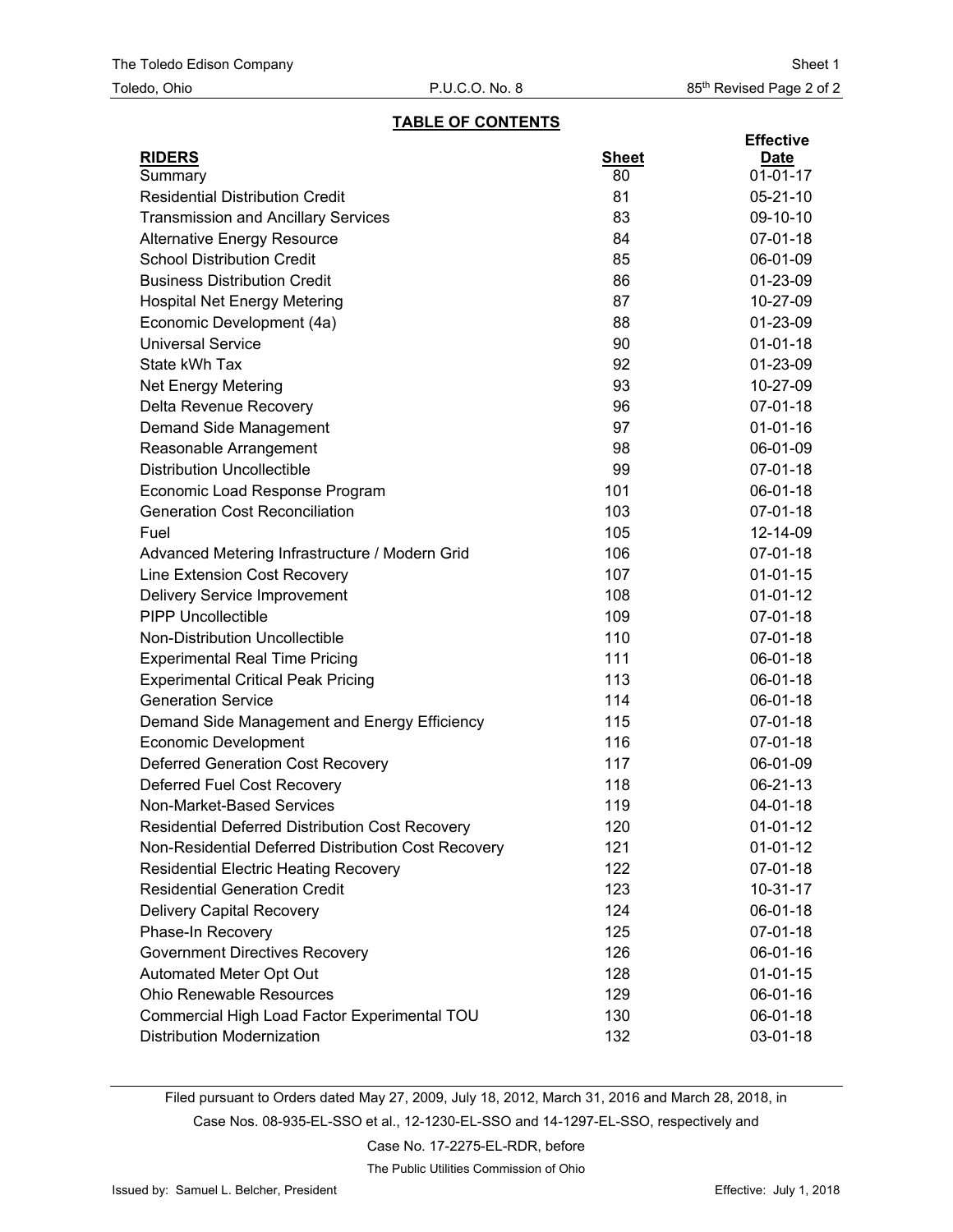# **RIDER AER Alternative Energy Resource Rider**

## **APPLICABILITY:**

Applicable to any customer that takes electric service under the Company's rate schedules. The Alternative Energy Resource Rider (AER) is not applied to customers during the period the customer takes electric generation service from a certified supplier. The following charge will apply, for all rate schedules, effective for service rendered beginning July 1, 2018, for all kWhs per kWh:

# **RATE:**

AER charge  $0.0675\phi$ 

#### **PROVISIONS:**

The charges set forth in this Rider recover costs incurred by the Company associated with securing compliance with the alternative energy resource requirements in Section 4928.64, Revised Code. The costs recovered through this Rider will be all costs associated with securing compliance with the alternative energy resource requirements including, but not limited to, all Renewable Energy Credits costs, any reasonable costs of administering the request for proposal, and applicable carrying costs. This rider shall be in effect until all costs are fully recovered.

### **RIDER UPDATES:**

The charges contained in this Rider shall be updated and reconciled on a quarterly basis. No later than December 1st, March 1st, June 1st and September 1st of each year, the Company will file with the PUCO a request for approval of the Rider charges which, unless otherwise ordered by the PUCO, shall become effective on a service rendered basis on January 1st, April 1st, July 1st and October 1st of each year, beginning October 1, 2016. This Rider is subject to reconciliation, including, but not limited to increases or refunds. Such reconciliation shall be based solely upon the results of audits ordered by the Commission in accordance with the July 18, 2012 Opinion and Order in Case No. 12-1230-EL-SSO, and the March 31, 2016 Opinion and Order in Case No. 14-1297-EL-SSO.

Filed pursuant to Orders dated May 27, 2009, July 18, 2012, March 31, 2016 and March 28, 2018, in Case Nos. 08-935-EL-SSO et al.,12-1230-EL-SSO and 14-1297-EL-SSO, respectively and Case No. 17-2275-EL-RDR, before The Public Utilities Commission of Ohio